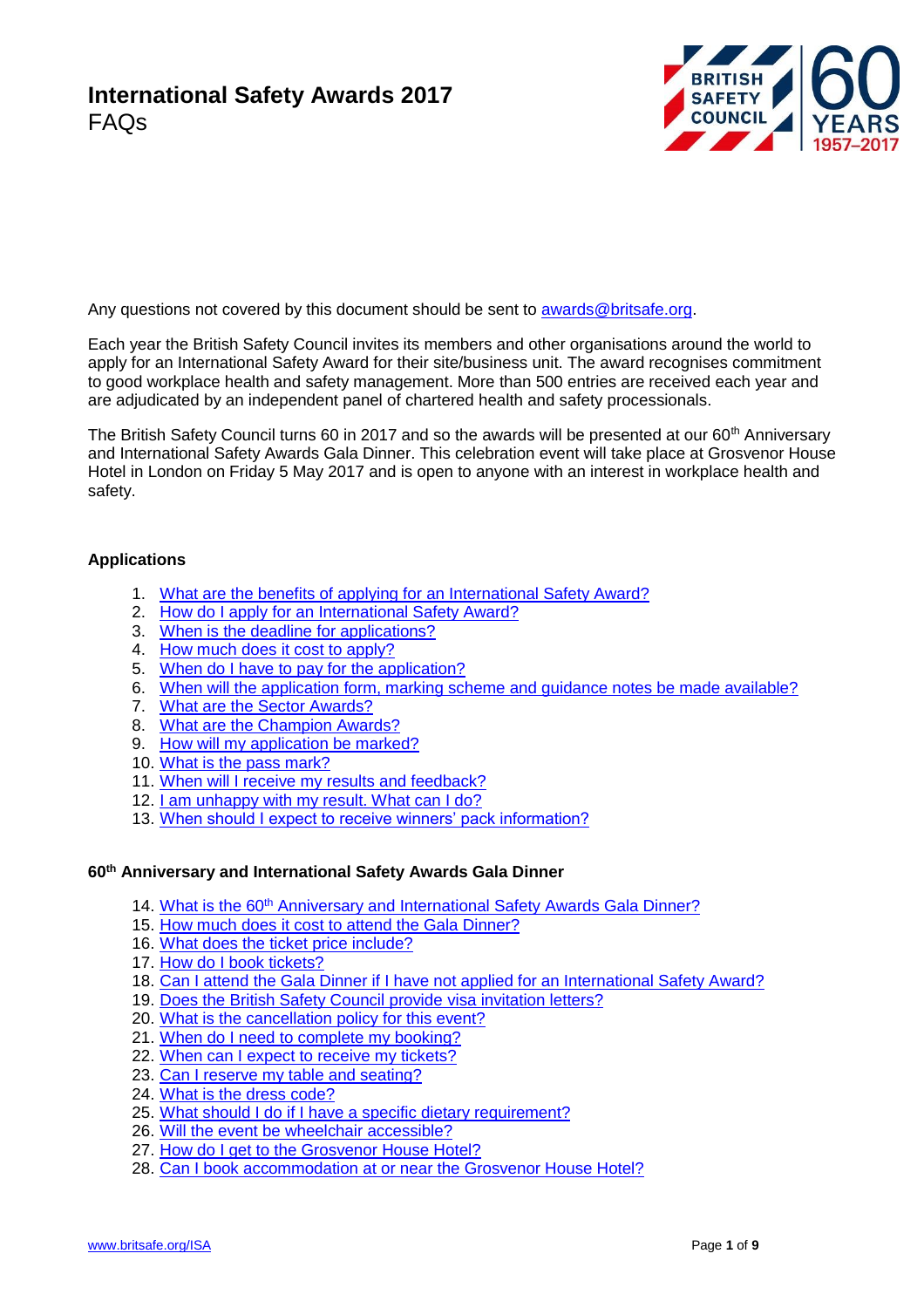# **Certificate and award presentations**

- 29. [How are winners presented with their certificates?](#page-6-1)
- 30. [Will Distinction winners be recognised during the Gala Dinner ceremony?](#page-6-2)
- 31. [Will the Champion and Sector award winners be recognised during the Gala Dinner](#page-6-3)  [ceremony?](#page-6-3)
- 32. [When will I receive photographs from the Gala Dinner?](#page-6-4)

# **Trophy and plaque orders**

- 33. [What is a commemorative plaque?](#page-6-5)
- 34. [How do I order a commemorative plaque?](#page-7-0)
- 35. [How much does a commemorative plaque cost?](#page-7-1)
- 36. [How do I pay for my commemorative plaque?](#page-7-2)
- 37. [When will I receive my commemorative plaque?](#page-7-3)
- 38. [What is a Distinction trophy?](#page-7-4)
- 39. [How much does a Distinction trophy cost?](#page-7-5)
- 40. [When should I expect to receive my certificate if I am not attending the Gala Dinner?](#page-8-0)

# **Applications**

# <span id="page-1-0"></span>**What are the benefits of applying for an award?**

- a. To demonstrate your commitment to good health and safety management
- b. Gain recognition from an independent judging panel
- c. Opportunity to promote your achievement with press coverage and winner's logo
- d. Be a part of something special celebrating 60 years of improving health and safety standards around the world.

# <span id="page-1-1"></span>**How do I apply for an International Safety Award?**

You complete an online application form which comprises 12 questions about your health and safety management for a particular site/business unit.

Each application addresses the management of health and safety at a **single** site or business unit. Applicants wishing to enter several sites or business units must complete a separate application for each one.

- All applications are submitted via our online system (applicants may wish to draft their responses offline before copying and pasting into their online submission)
- All applications must be submitted in English
- All application questions must be answered
- The response to each question must **not** exceed 500 words
- All questions are designed to be answered in plain text only (submissions must **not** incorporate images, tables, graphs or similar)
- Supporting documents are **not** permitted (adjudicators will not consider supporting documents).

A detailed marking scheme and guidance notes are available which clearly indicate what is required to score high marks. You are strongly advised to familiarise yourself with these documents before starting your application.

# <span id="page-1-2"></span>**When is the deadline for applications?**

The deadline for applications to be submitted is 23:59 GMT on Monday 13 February 2017. Late applications will not be accepted.

# <span id="page-1-3"></span>**How much does it cost to apply?**

- £275 + VAT for members
- £395 + VAT for non-members

VAT (Value Added Tax) at the standard rate of 20% is not applicable for overseas applications.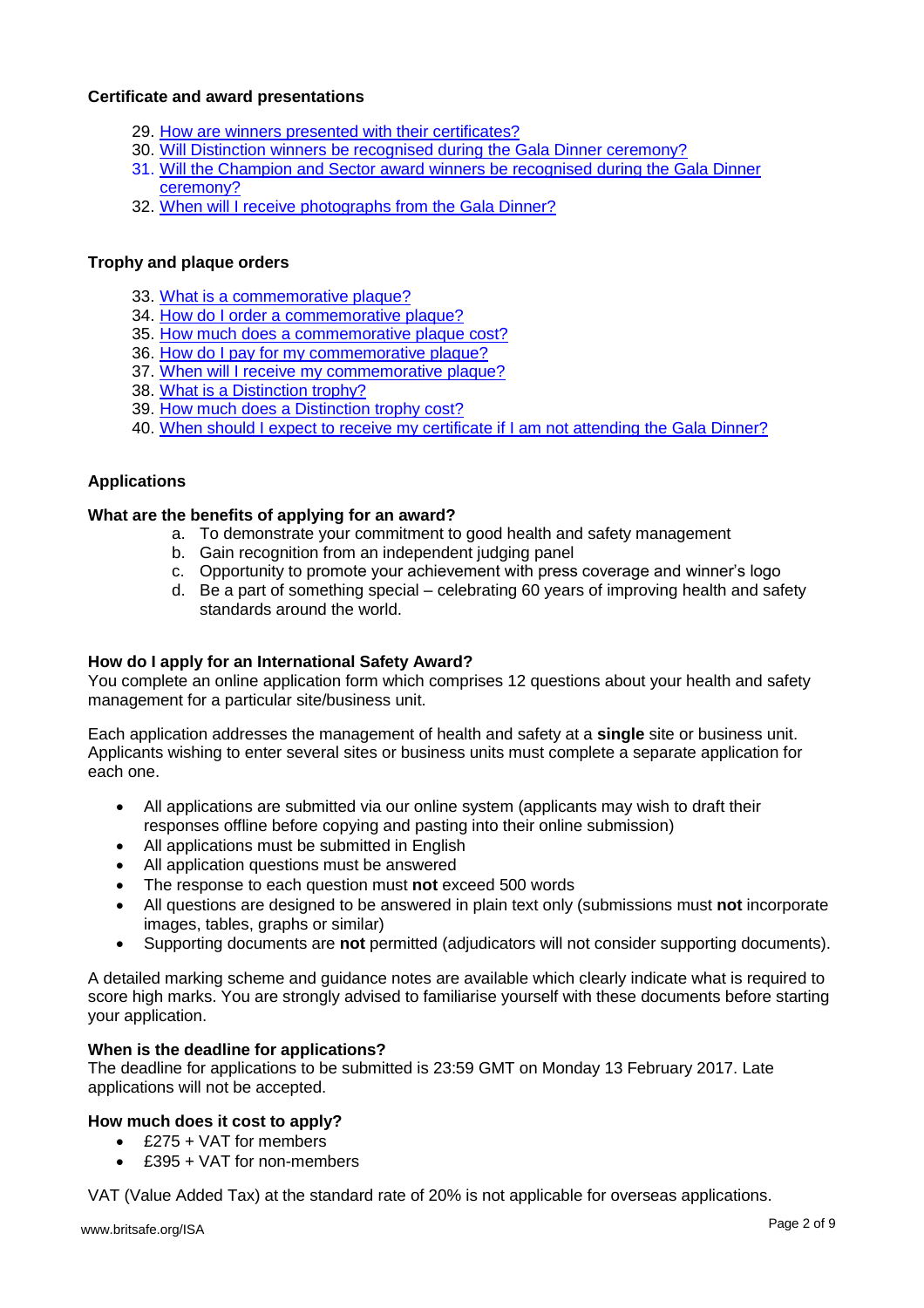If your site/business unit is a member of the British Safety Council, please ensure that the named point of contact your membership purchases the International Safety Award application online to ensure you receive your member discount.

# <span id="page-2-0"></span>**When do I have to pay for the application?**

When you buy the application form from our online store you will be asked to pay by credit card.

**Note:** The application fee cannot be refunded once you have purchased your application form, even if you choose not to submit.

## <span id="page-2-1"></span>**When will the application form, marking scheme and guidance notes be available?**

These documents will be available online at [www.britsafe.org/ISA](http://www.britsafe.org/ISA) from Monday 3 October 2016. You will be directed to a separate platform to purchase and access your online application.

## **What are the Sector Awards?**

These awards recognise overall 'best in class' submission to the International Safety Awards by sector/industry.

There is no separate application process. All sites/business units that win an International Safety Award are automatically considered for a Sector Award.

The categories are as follows:

- Manufacturing
- Oil, gas, mining and quarrying
- Power and utilities
- Construction and property activities
- Wholesale and retail services
- Transportation, distribution and storage
- Hospitality and catering
- **•** Education
- Health and social care
- Not for profit
- Financial, IT, legal, scientific, technical services and media
- Local government, defence and public services
- Onshore major hazard

Sector award winners will be determined by shortlisting those submissions scoring highly within each category, with the highest scoring submission qualifying for the Sector Award. In the event of several equally scored submissions within a particular category, the Chief Adjudicator will identify the best overall submission.

The Chief Adjudicator's decision will be final in respect of all Sector Awards.

### <span id="page-2-2"></span>**What are the Champion Awards?**

For the fifth year running, we are pleased to invite applications for two individual health and safety awards. These awards recognise individuals who, through their passion, commitment and dedication, have helped make a difference by keeping their colleagues and others healthy and safe. Organisations submitting an application for an International Safety Award may also take the opportunity to submit one or two employees who have contributed to the overall health, safety and welfare on their site or in their business. These two awards are:

- Health and Safety Champion of the Year (24 years +)
- Young Health and Safety Champion of the Year (<24 years old)

**Note:** Organisations may nominate ONE employee for Health and Safety Champion of the Year, and ONE employees for Young Health and Safety Champion of the Year, per application submitted. More information can be found on the application form.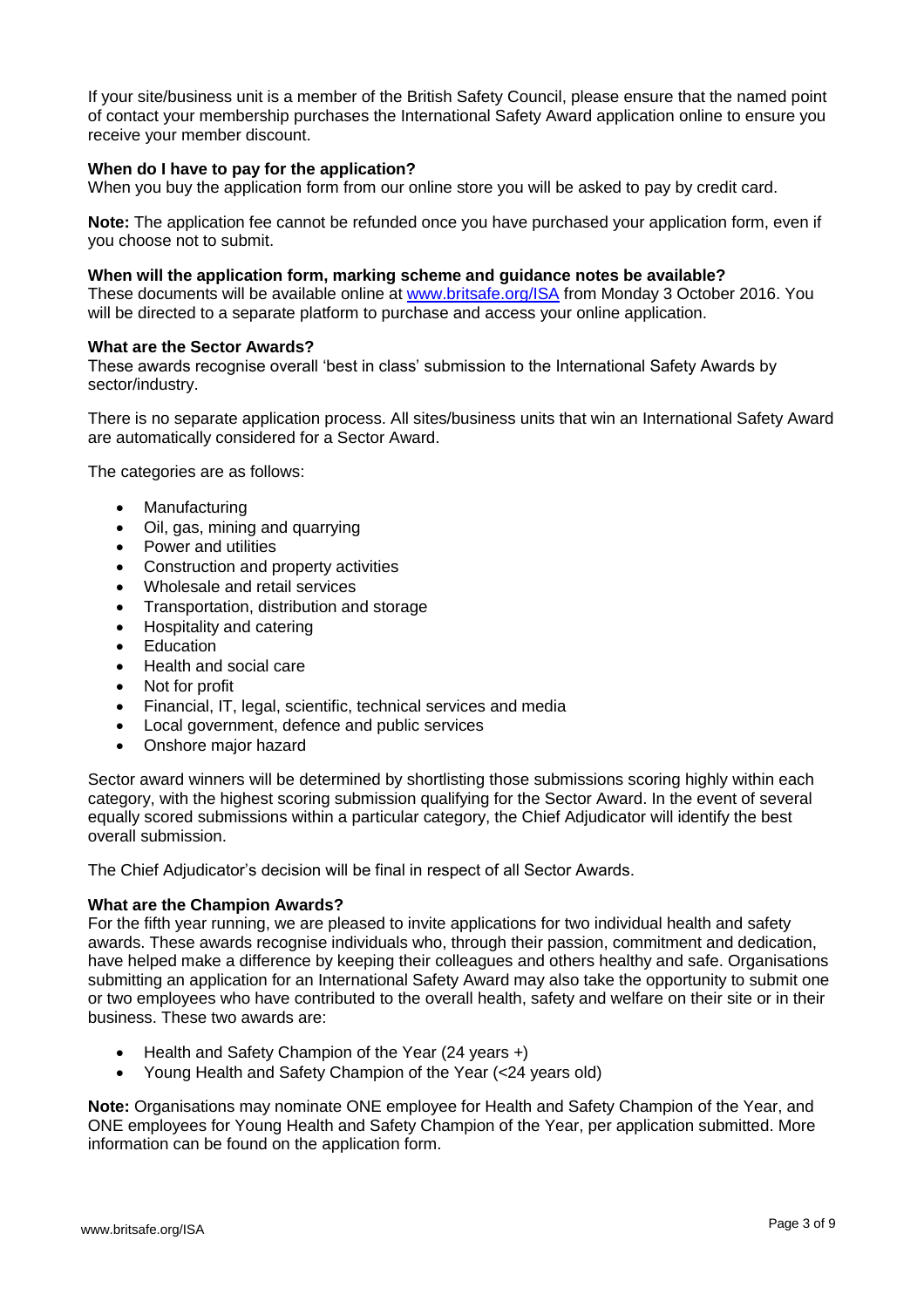# <span id="page-3-0"></span>**How will my application(s) be marked?**

Your application(s) will be marked by one of six independent adjudicators appointed and trained by the British Safety Council.

The independent adjudicators are senior health and safety professionals in their respective organisations and senior examiners for the British Safety Council awarding organisation. In order to prevent any possible conflict of interest, the adjudicators do not have sight of any audit reports or previous award applications or scores. The onus is on applicants to convince the adjudicator that their particular site/business unit deserves an International Safety Award based on its commitment to health and safety management during 2016.

A rigorous standardisation process ensures that each adjudicator applies the marking scheme in a consistent manner so that all applications are marked to the same standard.

## <span id="page-3-1"></span>**What is the pass mark?**

The adjudicator will apply the marking scheme and award a score out of 60.

Grades will be awarded as follows:

- 59-60 Distinction
- $-48-58 -$  Merit
- $-36-47 Pass$

Any application scoring 30-35, i.e. a borderline fail, will be remarked by the Chief Adjudicator to check the accuracy of the marking. Similar borderline reviews will be conducted at the Merit and Distinction grade boundaries. The Chief Adjudicator's decision is final.

### <span id="page-3-2"></span>**When will I receive my results and feedback?**

Results will be emailed to applicants on Friday 10 March and a list of successful applicants will be published on the British Safety Council website on Monday 13 March.

Results will not be issued by telephone.

Due to the large number of applications we are not able to provide individual feedback. However the Chief Adjudicator's report will appear on our website detailing the strengths and weaknesses of this year's applications.

# <span id="page-3-3"></span>**I am unhappy with my result. What can I do?**

The British Safety Council endorses the right of site/business units to enquire about their result. Procedures are in place to ensure that result enquiries are dealt with thoroughly and fairly.

A result enquiry can result in a grade being confirmed, raised or lowered. Where a grade is changed, the new grade will replace the original grade, whether it is higher or lower.

The following services will be available:

| Breakdown of marks | $£25 + VAT$ |
|--------------------|-------------|
|                    |             |

|  | Remark | $£60 + VAT$ |
|--|--------|-------------|
|  |        |             |

- Feedback £145 +VAT
- Remark and feedback £195 +VAT

Value Added Tax (VAT) at the standard rate of 20% is not applicable for overseas applications.

### <span id="page-3-4"></span>**When should I expect to receive the winners' pack information?**

All winners will receive their results email on Friday 10 March 2017. This email will also contain links to the following: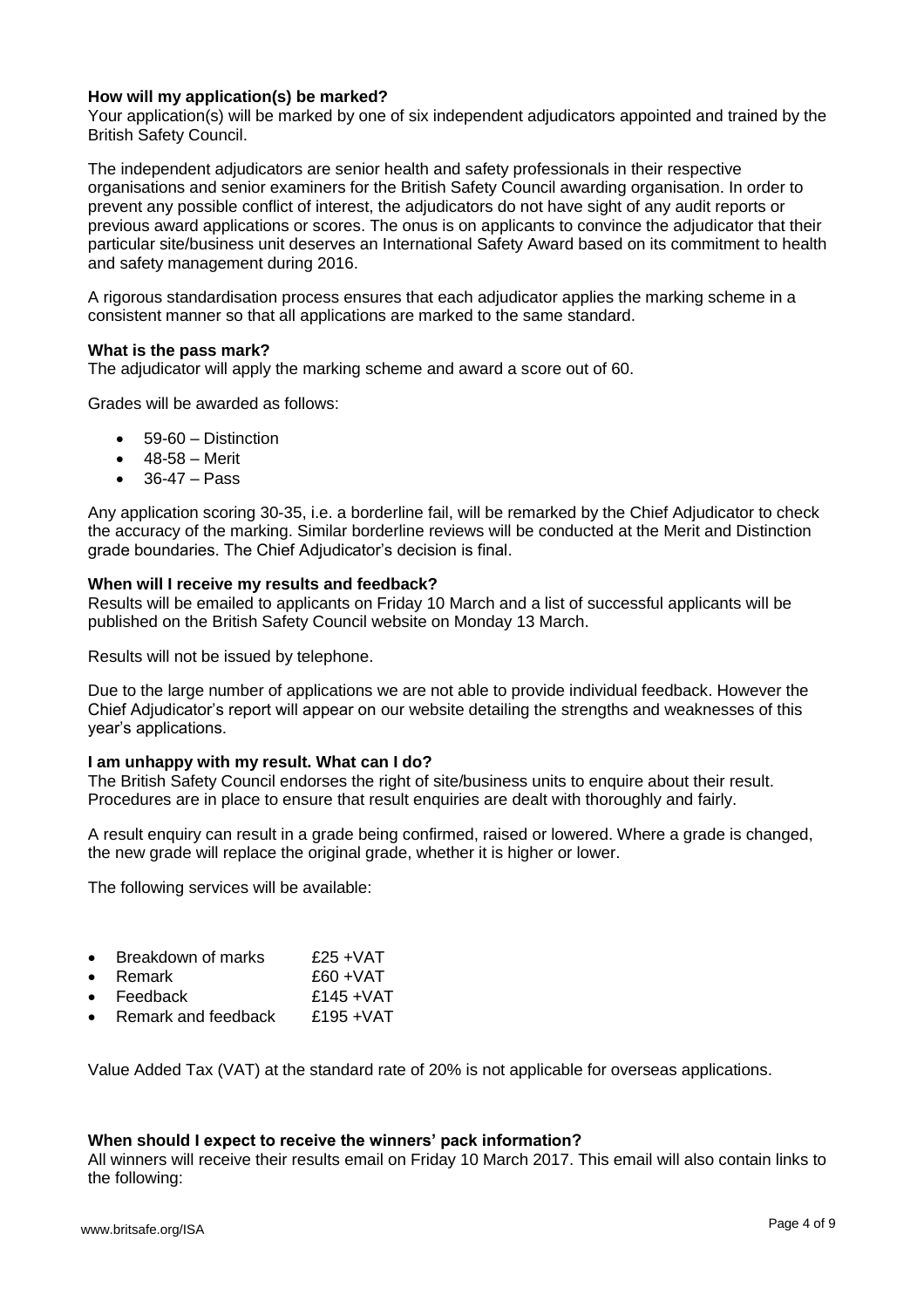- Winners' logo winning sites/business units may use the International Safety Awards logo on their websites, letterheads and other items
- Press release template for winners to communicate their award to the media and stakeholders.

# **Gala Dinner**

## <span id="page-4-0"></span>**What is the International Safety Awards Gala Dinner?**

Throughout 2017 we are celebrating 60 years of the British Safety Council and this year's event will be the 60<sup>th</sup> Anniversary and International Safety Awards Gala Dinner.

As well as celebrating the past, present and future of the British Safety Council, this black-tie event will celebrate the success of International Safety Award winners, Sector Award winners and the Health and Safety and Young Health and Safety Champions.

The Gala Dinner, hosted by Gabby Logan will combine a formal presentation ceremony with a threecourse, fine dining experience and an evening of live entertainment.

### <span id="page-4-1"></span>**How much does it cost to attend the Gala Dinner?**

- $\bullet$  Individual ticket £260 + VAT
- Diamond ticket £310 + VAT
- $\bullet$  Full table £2,295 + VAT
- Diamond table £2,795 + VAT

The diamond ticket prices have been added this year to celebrate our  $60<sup>th</sup>$  anniversary. Anyone can buy these tickets.

## <span id="page-4-2"></span>**What does this ticket price include?**

All ticket prices include:

- Certificate presentations with official photographs
- Three-course meal with wine
- One x drink voucher
- Entertainment including a live band.

The Diamond ticket price includes all of the above, plus:

- Early access to pick up certificates (for award winners only)
- Exclusive VIP reception including drinks and entertainment
- Champagne on table
- Best tables in the house near to stage and dancefloor
- One additional drink voucher per person for post dinner drinks
- Group/individual photos with celebrity compere, Gabby Logan
- Take away gift bag.

#### <span id="page-4-3"></span>**How do I book tickets?**

Booking information and the Gala Dinner booking form can be found on: [www.britsafe.org/GalaDinner.](https://www.britsafe.org/events/international-safety-awards-gala-dinner)

Completed booking forms must be returned to **awards@britsafe.org**. Please refer to our events terms and conditions before booking [www.britsafe.org/eventterms](file:///C:/Users/nicky.glueck/AppData/Local/Microsoft/Windows/nicky.glueck/AppData/Local/Microsoft/Windows/Temporary%20Internet%20Files/Content.Outlook/9PFJPK1Y/www.britsafe.org/eventsterms)

#### <span id="page-4-4"></span>**Can I still attend the Gala Dinner if I have not applied for an International Safety Award?** You can still attend and enjoy the Gala Dinner and be a part of our special  $60<sup>th</sup>$  anniversary celebrations.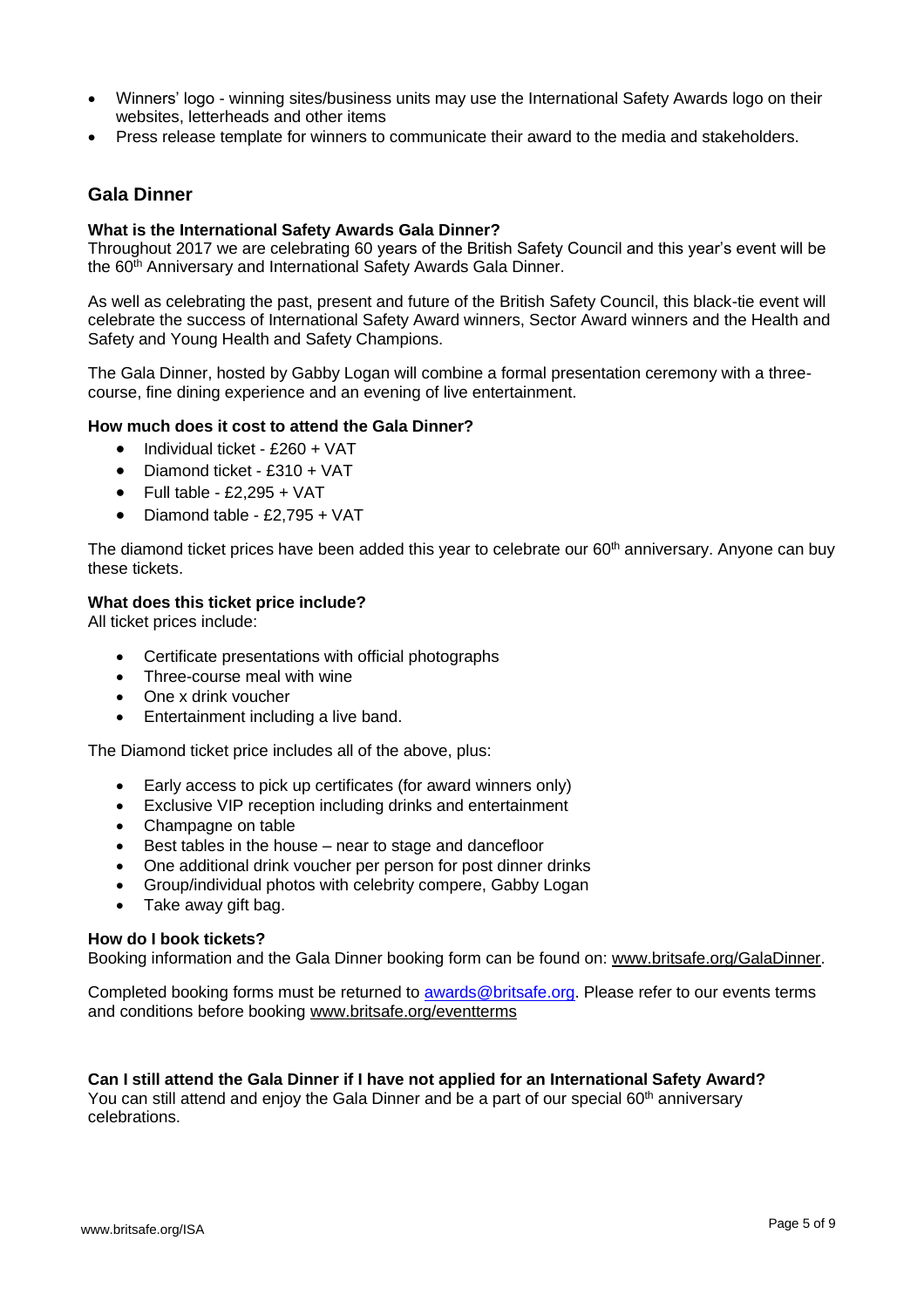# <span id="page-5-0"></span>**Does the British Safety Council provide visa invitation letters?**

The British Safety Council will, upon request, provide an attendee with an invitation letter for purposes of the guest applying for a visa to visit the United Kingdom. The British Safety Council cannot give advice or guarantee the issuance of a visa. You are strongly recommended to apply for your visa as early as possible. In the event that you are unable to obtain a visa but have already purchased a ticket/s for the Gala Dinner, we will be unable to refund the cost of your ticket.

## <span id="page-5-1"></span>**What is the British Safety Council's cancellation policy?**

Please [see](https://www.britsafe.org/eventterms) our event terms and conditions

## <span id="page-5-2"></span>**When do I need to complete the Gala Dinner booking form by?**

Completed booking form(s) must be sent to [awards@britsafe.org](mailto:awards@britsafe.org) by 23:59GMT on Friday 21 April 2017. Visit the website [www.britsafe.org/events/galadinner](http://www.britsafe.org/events/galadinner) for details of our early bird offer if you apply before Friday 7 April 2017.

## <span id="page-5-3"></span>**When can we expect to receive our tickets?**

There are no hardcopy tickets for this event. An email confirmation will be sent during the week of 24 April 2016 to the contact indicated on the booking form that you submitted.

# <span id="page-5-4"></span>**Can I reserve my table and seating?**

Tables cannot be reserved. Attendees are seated on a first come, first served basis. This is excluding diamond ticket holders who will be given preferential table allocation.

### <span id="page-5-5"></span>**What is the dress code for the evening?**

The follow attire is expected:

- Black tie
- Evening dress
- National dress
- Honours may be worn.

# <span id="page-5-6"></span>**What should I do if I have a specific dietary requirement?**

Any dietary requirements should be noted on the booking form next to the relevant guest's name. The venue can cater for a variety of dietary requirements. Please provide clear details on the booking form and we will contact you if we need further details.

### <span id="page-5-7"></span>**Will the event be wheelchair accessible?**

Yes, we kindly ask that guests requiring wheelchair access contact us prior to the Gala Dinner at [events@britsafe.org.](mailto:events@britsafe.org) Access is via a guest lift from the main lobby. Guests requiring wheelchair access should arrive at the hotel's lobby via the main entrance on Park Street and ask for assistance at the concierge's desk. Security staff will operate the lift and take guests down to the Great Room mezzanine level for the duration of the reception. Guests will be shown to their table by British Safety Council staff. We will ensure the guest is seated near the accessible toilets and within easy access to the exit.

# <span id="page-5-8"></span>**How do I get to the Grosvenor House Hotel?**

Transport and travel directions will be provided in your confirmation email, along with a map. The Grosvenor House Hotel is on Park Lane which is within walking distance from Marble Arch (Central line), Hyde Park Corner (Piccadilly line) and Green Park (Piccadilly and Jubilee line) underground stations. Journeys can be planned at [www.tfl.gov.uk](http://www.tfl.gov.uk/)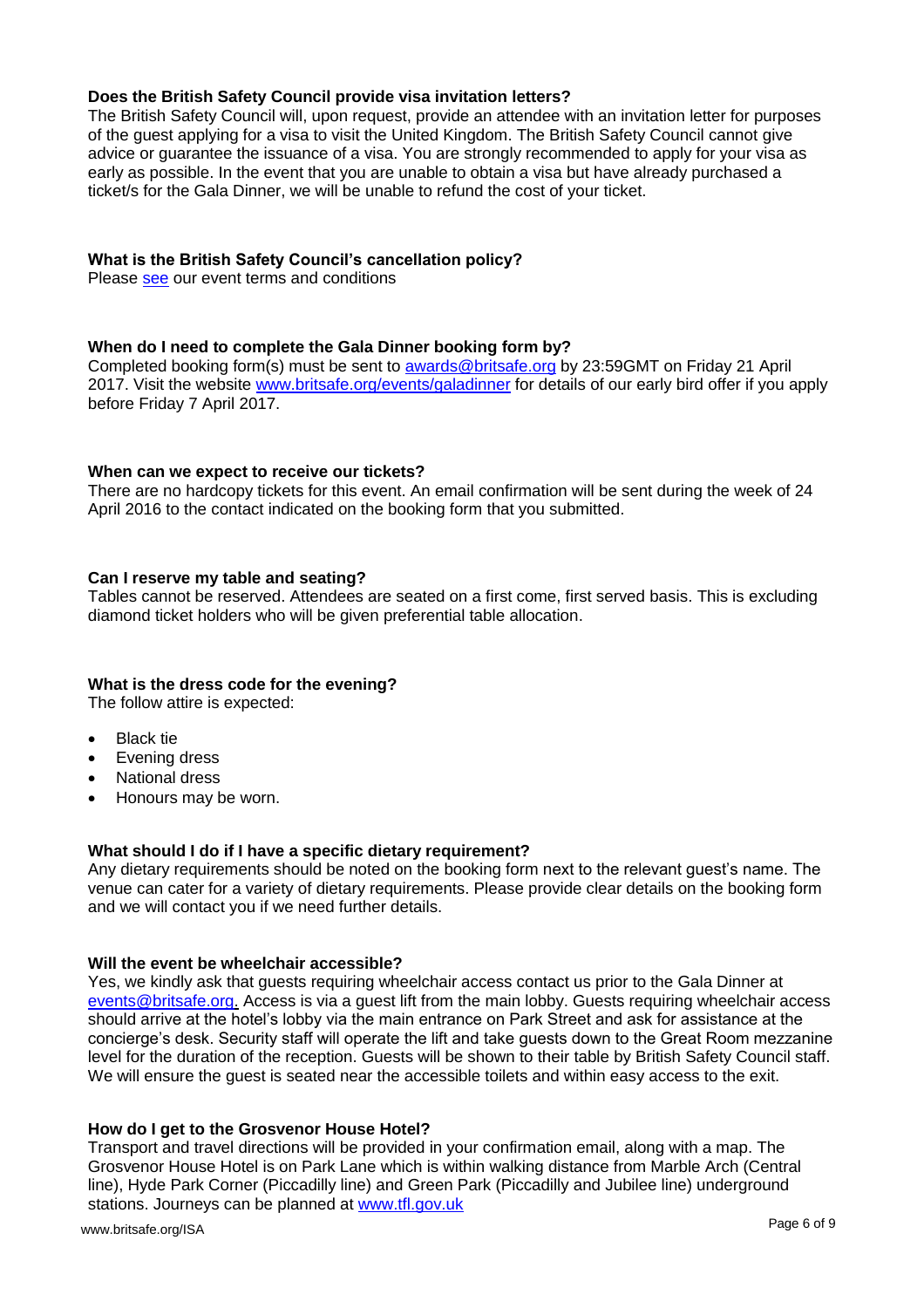The Grosvenor House Hotel does have parking facilities. If driving, guests must contact the hotel directly as parking charges apply.

#### <span id="page-6-0"></span>**Can I book accommodation at or near Grosvenor House?**

To assist you in planning for the event, PHR are hotel booking specialists that are providing attendees with discounted hotel room rates within easy reach of the venue. Rates are available at all hotels on request and all rates include VAT. If PHR are able to obtain better rates than those shown, they will inform you. Visit the **PHR website** for a list of discounted hotels, using your event code 'safe'.

T: +44 (0)1473 283 917 (within the UK Lo-call number 0845 6123 602)

E: res@phrmail.co.uk

W: [www.phrweb.co.uk](http://www.phrweb.co.uk/)

### **Certificate and award presentations**

#### <span id="page-6-1"></span>**How are winners presented with their certificates?**

All winning sites/business units that book seats at the Gala Dinner are required to be in the Ballroom at Grosvenor House Hotel between 17:30 and 18:45 to collect their certificate and take an official group photograph with the British Safety Council Chief Executive, Chair or a Trustee. Winners will then go through to the winners' reception.

#### <span id="page-6-2"></span>**Will Distinction winners be recognised during the Gala Dinner ceremony?**

Sites/business units that have achieved the top mark of 'Distinction' will be recognised in the Great Room at approximately 21:45, with an announcement, trophy presentation and photo opportunity.

#### <span id="page-6-3"></span>**Will the individual award winners be recognised during the Gala Dinner ceremony?**

Individual winners will be presented with their certificate and their award in the Great Room with other award winners.

#### <span id="page-6-4"></span>**When will we receive our photographs from the Gala Dinner?**

All winner attendees will receive an email during the week commencing Monday 16 May 2016 this will contain information on how to access your photograph along with a post-event press release template.

**Trophy and plaque orders**

#### <span id="page-6-5"></span>**What is a commemorative plaque?**

This unique winners' wall plaque features the International Safety Award logo and is designed to be used indoors or outdoors. The classic design of this 14 inch plaque reflects the impressive achievement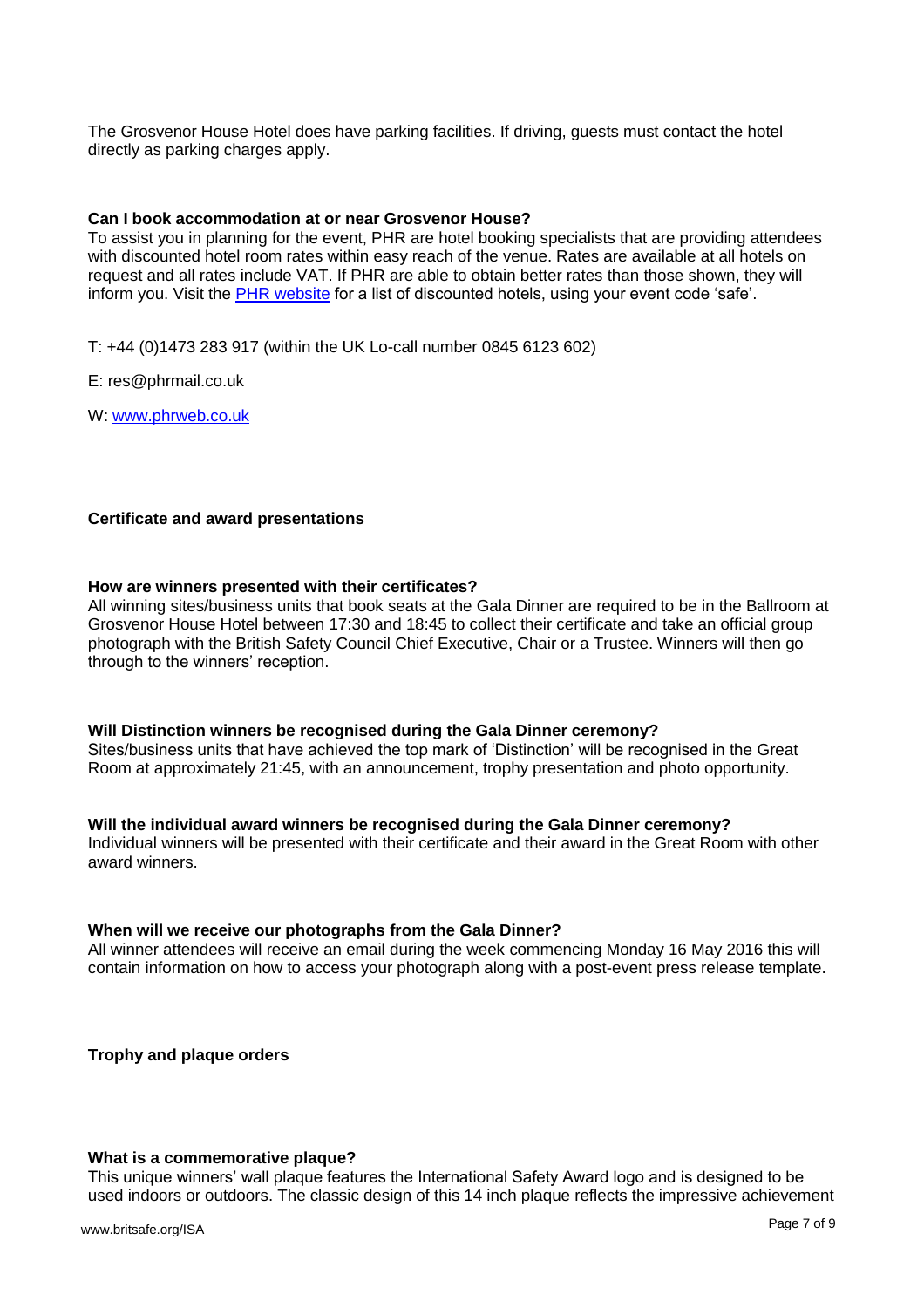of gaining an International Safety Award and all sites/business units have the opportunity to display the name of the winning site on their plaque.

## <span id="page-7-0"></span>**How do I order a commemorative plaque?**

The order form can be downloaded from our [website,](https://www.britsafe.org/events/international-safety-awards-gala-dinner) completed and sent to [events@britsafe.org](mailto:events@britsafe.org)

## <span id="page-7-1"></span>**What is the price of a commemorative plaque?**

The price per plaque is as follows:

- £170 +VAT including postage and packaging for UK customers
- £280 including packaging and courier charges for overseas customers

Government regulations state that Value Added Tax (VAT) at the standard rate of 20% is not applicable for overseas customers as the plaque is being shipped abroad. However, for overseas customers any local duties/taxes payable are the responsibility of the purchaser at the point of entry.

## <span id="page-7-2"></span>**How do I pay for my commemorative plaque?**

Payment can be made by BACS or credit card. Details are to be completed on the booking form. Cheques should be made payable to the British Safety Council.

Please note that payment in full is required within 30 days. No refunds are available upon cancellation of an order.

### <span id="page-7-3"></span>**When will I receive my commemorative plaque?**

Plaques will be produced only when payment is received and will be sent directly to the address stated on the booking form. You will receive by email a PDF attachment of your plaque for review and confirmation before it is produced. This can take up to six weeks once payment is received for your plaque to be delivered. Please note you will not be able to collect your plaque at the Gala Dinner.

### <span id="page-7-4"></span>**What is a Distinction trophy?**

All sites/business units that attain a distinction and attend the 2016 International Safety Awards Gala Dinner, will received a Distinction trophy automatically as part of the Gala Dinner package. It features the International Safety Awards logo and has been designed to reflect the impressive achievement. If you achieve a Distinction but are unable to attend the Gala Dinner, you can still order a Distinction trophy from our [website.](https://www.britsafe.org/events/international-safety-awards-gala-dinner)

# <span id="page-7-5"></span>**What is the price of a Distinction trophy?**

The price per trophy is as follows:

- £115 +VAT including postage and packaging for UK customers
- £150 including packaging and courier charges for overseas customers